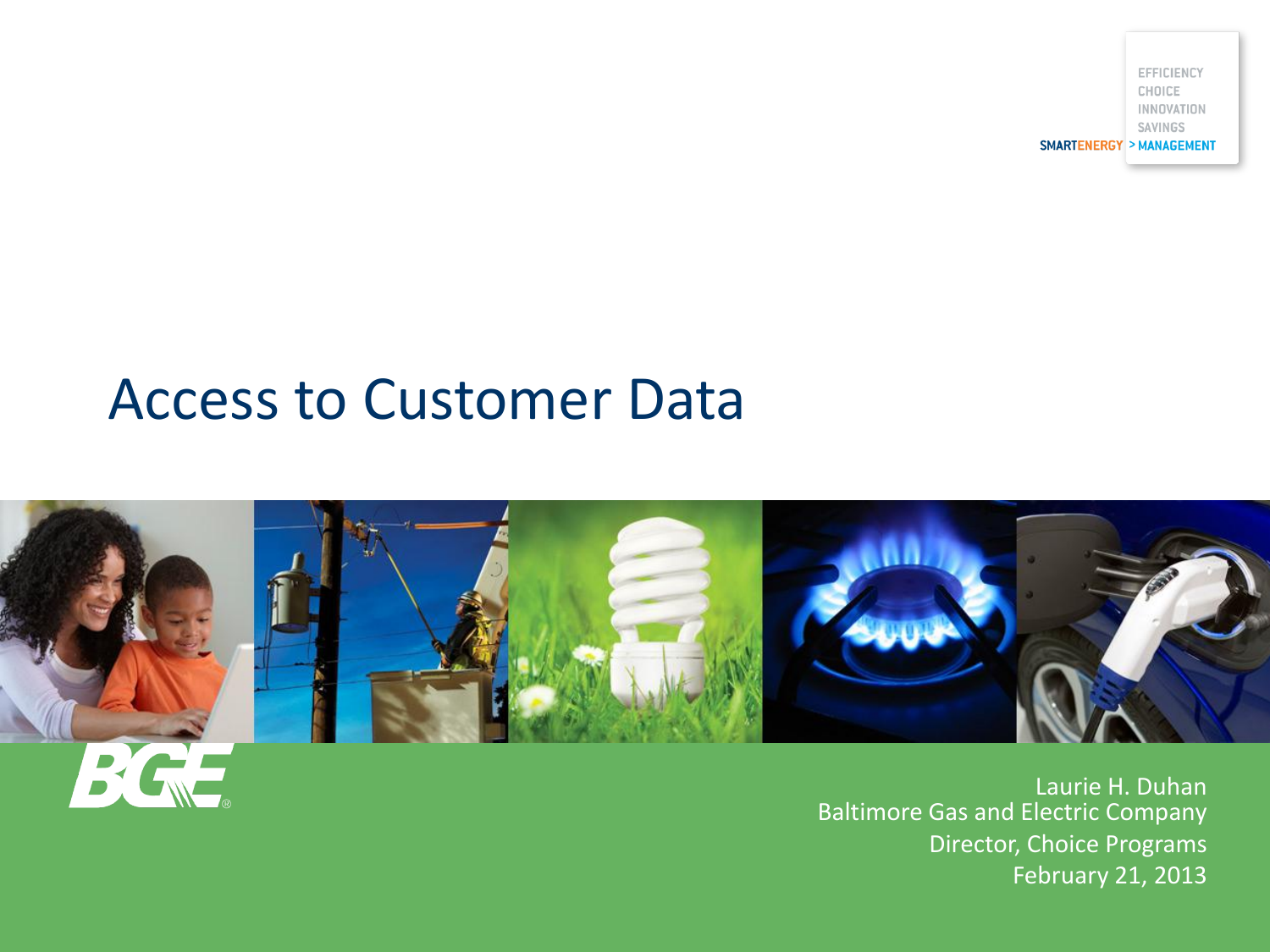## Privacy of Personally Identifiable Information

Privacy of personal information involves the right to control when, where, how, to whom, and to what extent an individual shares their own personal information, as well as the right to access personal information given to others, to correct it and to ensure it is safeguarded and disposed of properly

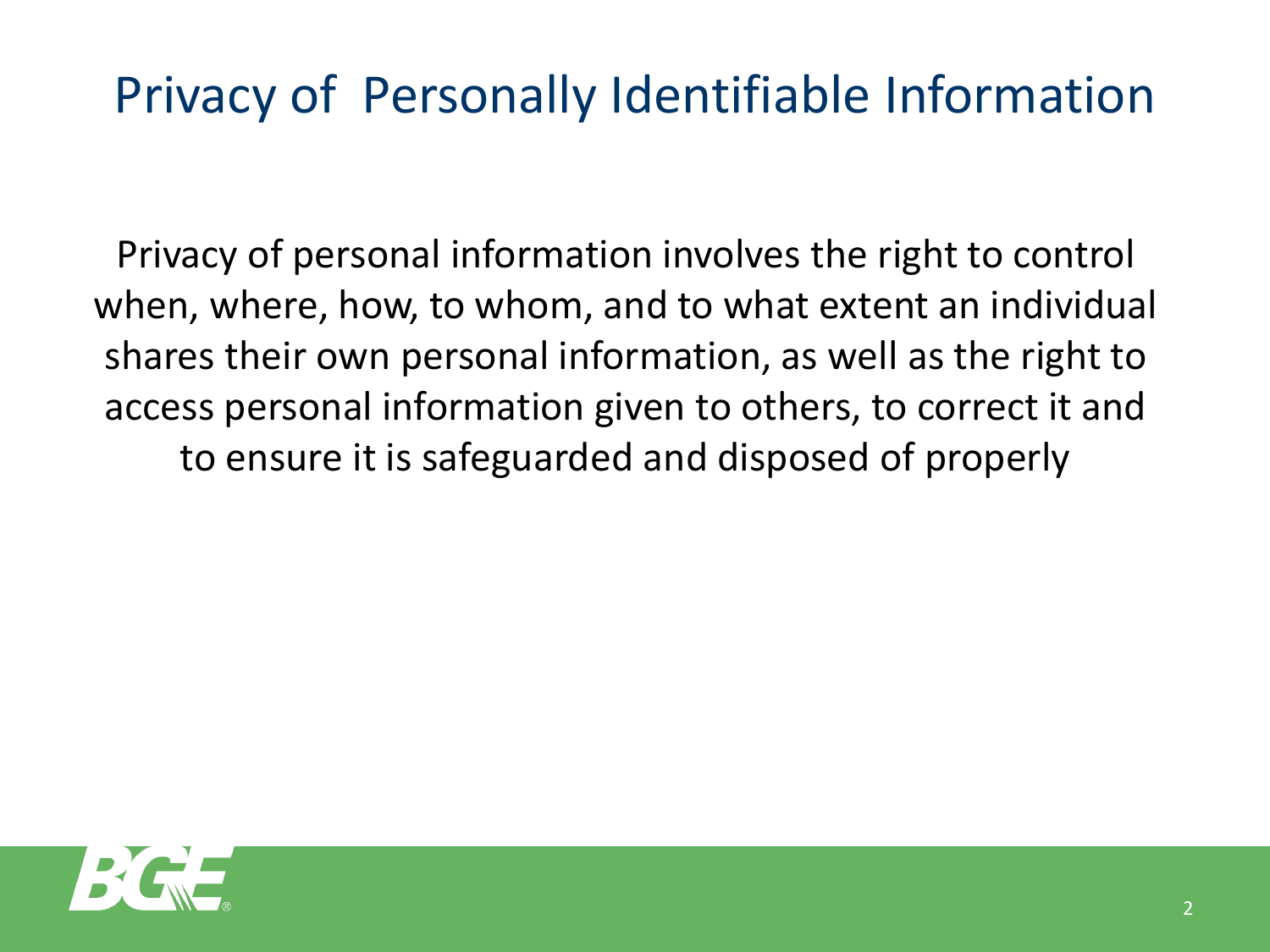## Customer Personally Identifiable Information

- Customer Personally Identifiable Information (CPII) is information about a customer that can be used to distinguish or trace a customer's identity or that can is linked or linkable to a customer
- CPII is information that can identify a customer, provide information about specific aspects of the customer's activities or could be logically linked with or associated with other information about a customer
	- Aggregated data is not considered to be CPII
- As a general rule, BGE only provides CPII to a third party when:
	- Regulation or law requires it, including receipt of a subpoena or similar other legal process
	- Positively affirmed by the customer, unless an opt-out mechanism is approved by regulation or law
	- Vendors hired by the utility to perform specific work or analysis on behalf of the utility, after executing a confidentiality agreement

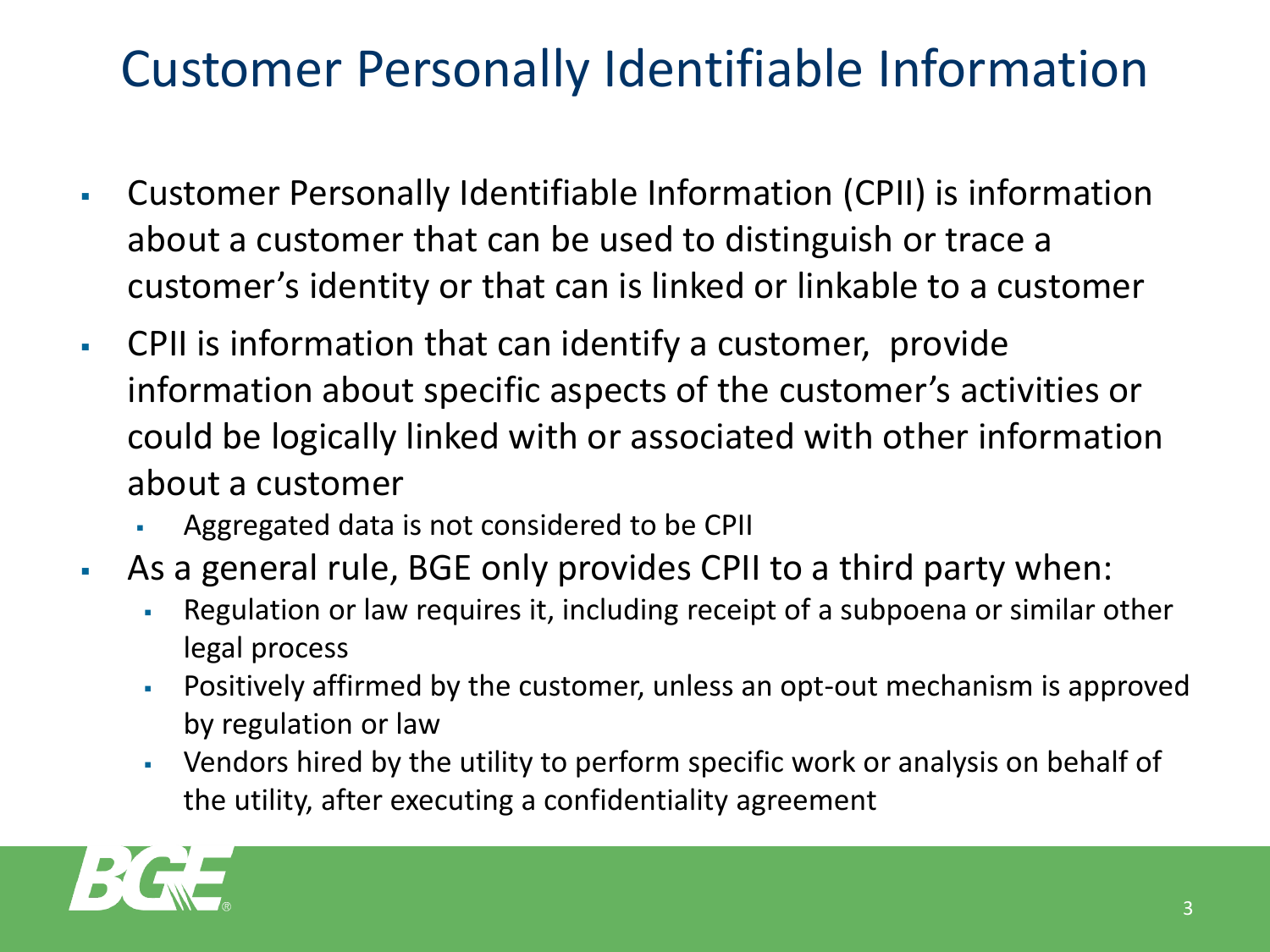#### Data Provided to Licensed Energy Suppliers

- This will also apply to Curtailment Services Providers who must become licensed by the Maryland Public Service Commission as an Electricity Supplier
- BGE complies with regulatory and legislative requirements
- The supplier must obtain the customer's consent to access any customer data or to enroll a customer
	- Customer must provide a Choice ID to the supplier
- BGE offers suppliers the ability to purchase a customer list; customers can opt out of being included in the list
	- Includes Name, Address, Fuel Type
- BGE provides web-based access to usage data to third parties primarily providing energy-related products and/or services
	- The third party must have customer consent and the customer's Choice ID number